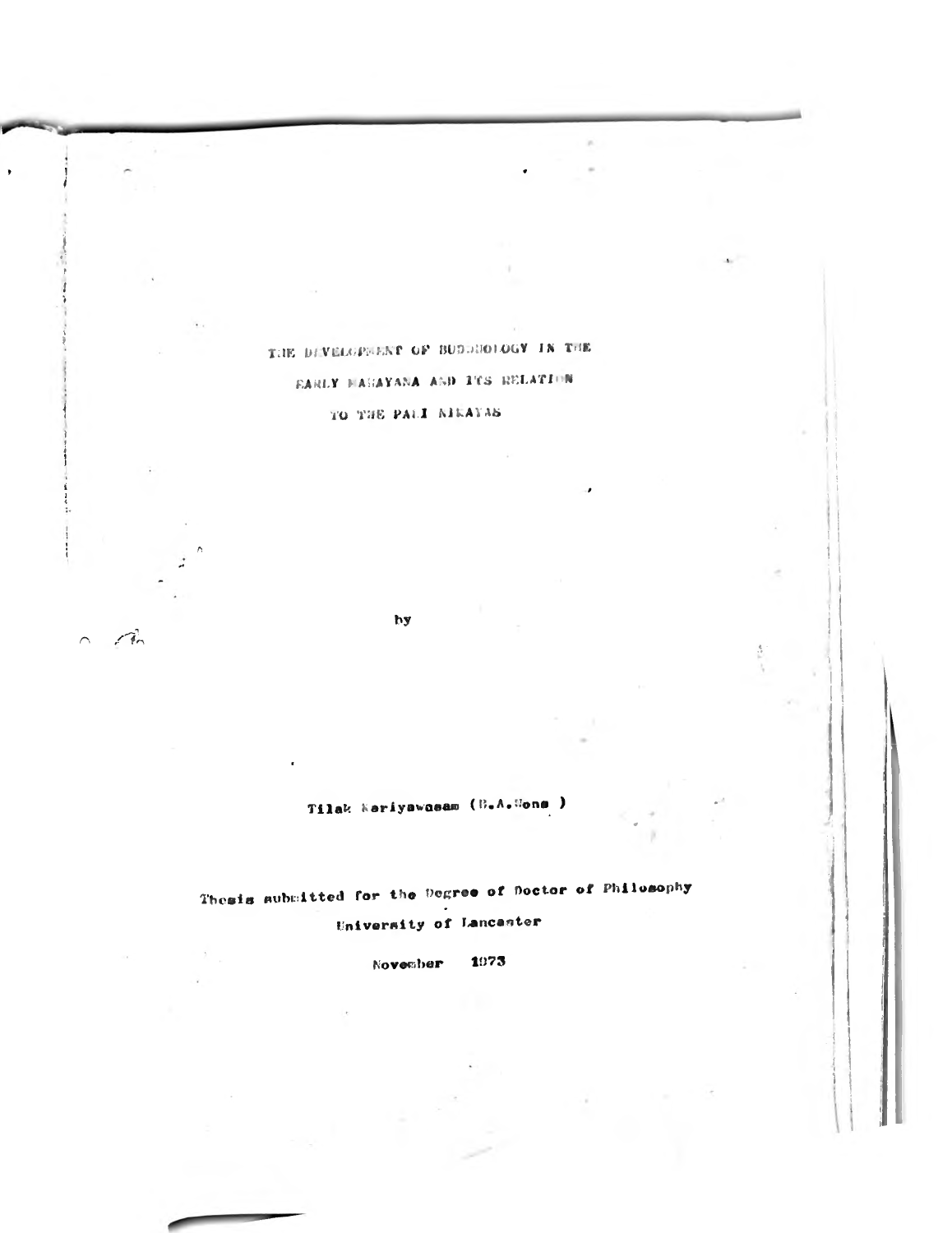THE DIVERSPORT OF BUDDEDLOGY IN THE SARLY MARAYANA AND ITS RELATION TO THE PALI NIEATAS

 $12.3322$ 

 $\lim\limits_{\substack{\leftarrow \\ i < \delta, \leftarrow t_n}}$ 

 $\mathcal{L}$ 

hy

Tilak kariyawasan (B.A.Mons )

身: Thesis mubmitted for the Degree of Doctor of Philosophy

University of Lancaster

大本社 November 1973

# $60111$

11163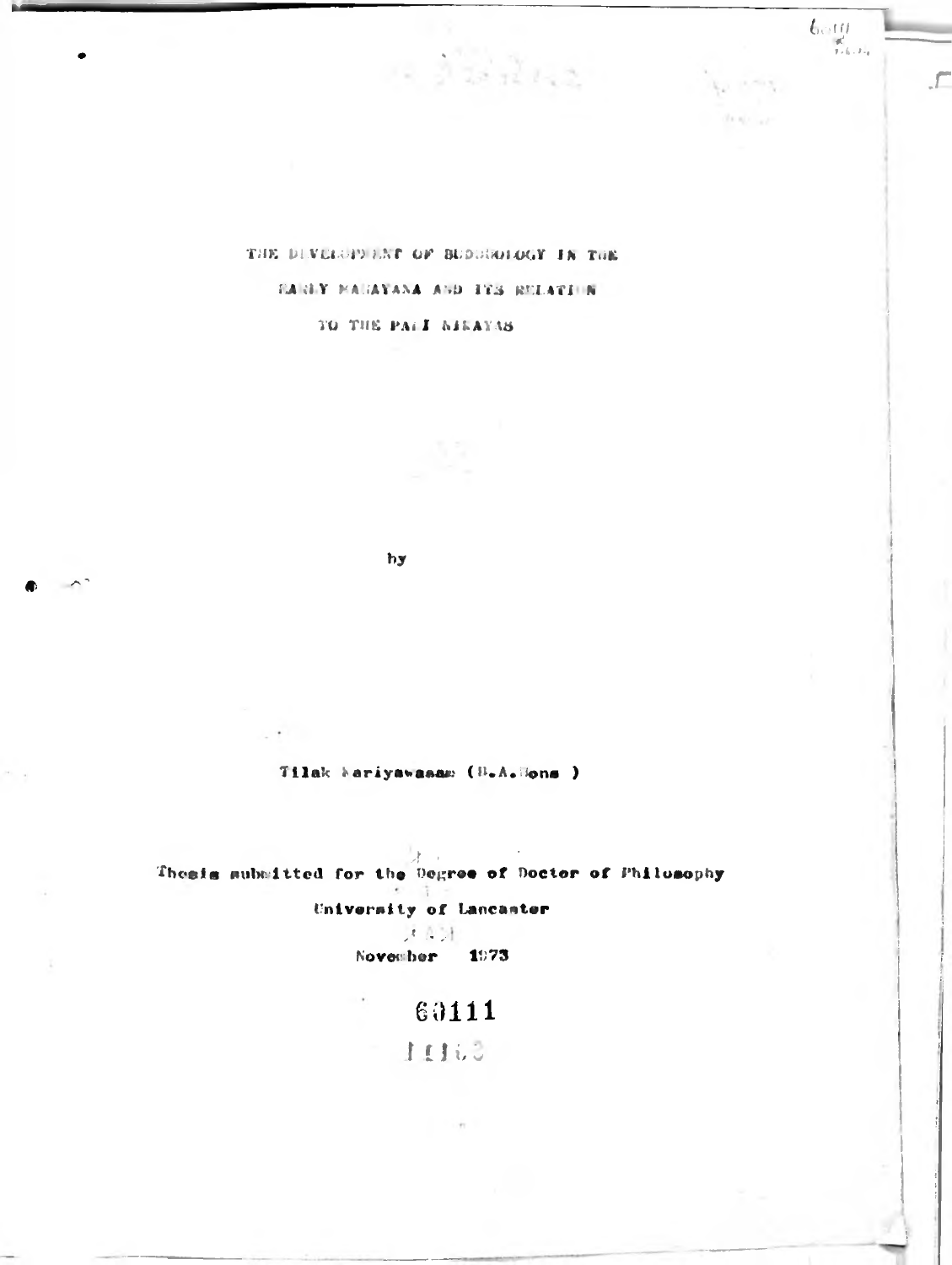



 $-3$ 

 $0.1111$ 60111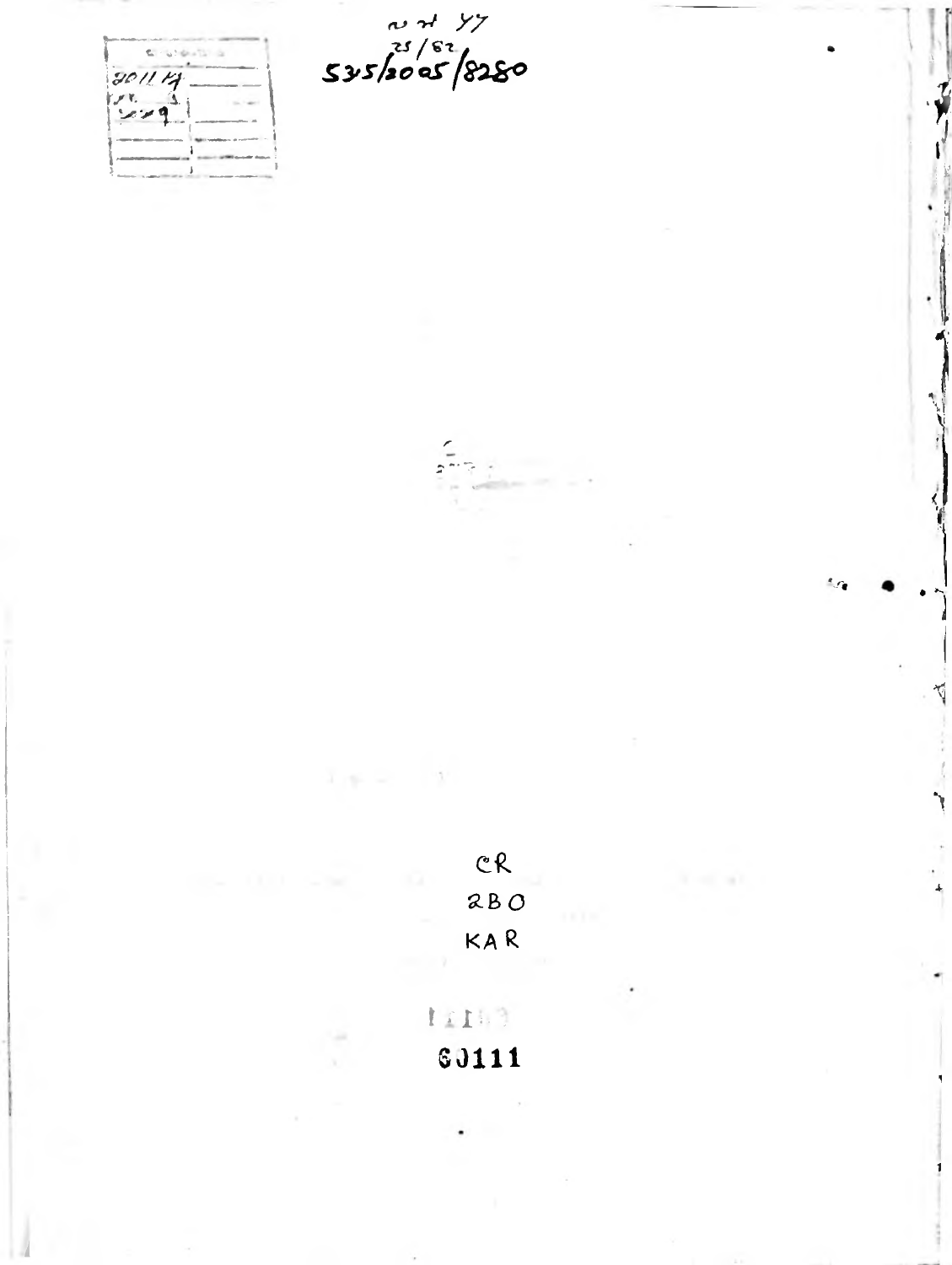#### Contents

| Abstract         |  |                                       | $\mathbf{2}$     | - 3 |         |  |
|------------------|--|---------------------------------------|------------------|-----|---------|--|
| Acknowledgements |  |                                       | 4                |     |         |  |
| Abbreviations    |  |                                       | $5 -$            |     | 6       |  |
| Introduction     |  |                                       | 7                |     | 11      |  |
| Chapter I        |  | The Concept of the Buddha             | $12^{-}$         |     | 73      |  |
|                  |  | Chapter II Prajna and its relation to |                  |     |         |  |
|                  |  | <b>Enlightenment</b>                  | 74               |     | 161     |  |
|                  |  | Chapter III Cmniscience Colae Buddha  | 162 <sub>1</sub> |     | 103     |  |
|                  |  | Chapter IV Upayakausaiya              | 194              |     | 227     |  |
| Chapter V        |  | The Doctrine of Kaya                  | 228              |     | 262     |  |
| Chapter VI       |  | <b>Euddhakoetra</b>                   | 263              |     | 297     |  |
| Conclusion       |  |                                       | $293 -$          |     | 304     |  |
| Bibliography     |  |                                       | 305              |     | $309 -$ |  |

the contract of the contract of the contract of the con-

The process of the Chinese Committee of the committee

Policy of the Contract Contract of the Contract of

 $\alpha$  , and  $\alpha$  , and  $\alpha$  , and  $\alpha$  , and  $\alpha$  , and  $\alpha$  , and  $\alpha$  , and  $\alpha$ 

the control product sites. The control during a

 $\label{eq:3.1} \alpha\qquad \text{if if } \alpha\in\mathbb{R}^n, \quad \alpha\in\mathbb{R}^n, \quad \alpha\in\mathbb{R}^n, \quad \alpha\in\mathbb{R}^n, \quad \alpha\in\mathbb{R}^n, \quad \alpha\in\mathbb{R}^n, \quad \alpha\in\mathbb{R}^n.$ 

says and the burns are areas and are constituted in the additional and

and the company

THE TELEVISION CONTINUES INTO A REPORT OF A REPORT OF A STATE OF A REPORT OF A STATE OF A REPORT OF A REPORT OF A REPORT OF A REPORT OF A REPORT OF A REPORT OF A REPORT OF A REPORT OF A REPORT OF A REPORT OF A REPORT OF A

2.474ml (m) lowl (m) and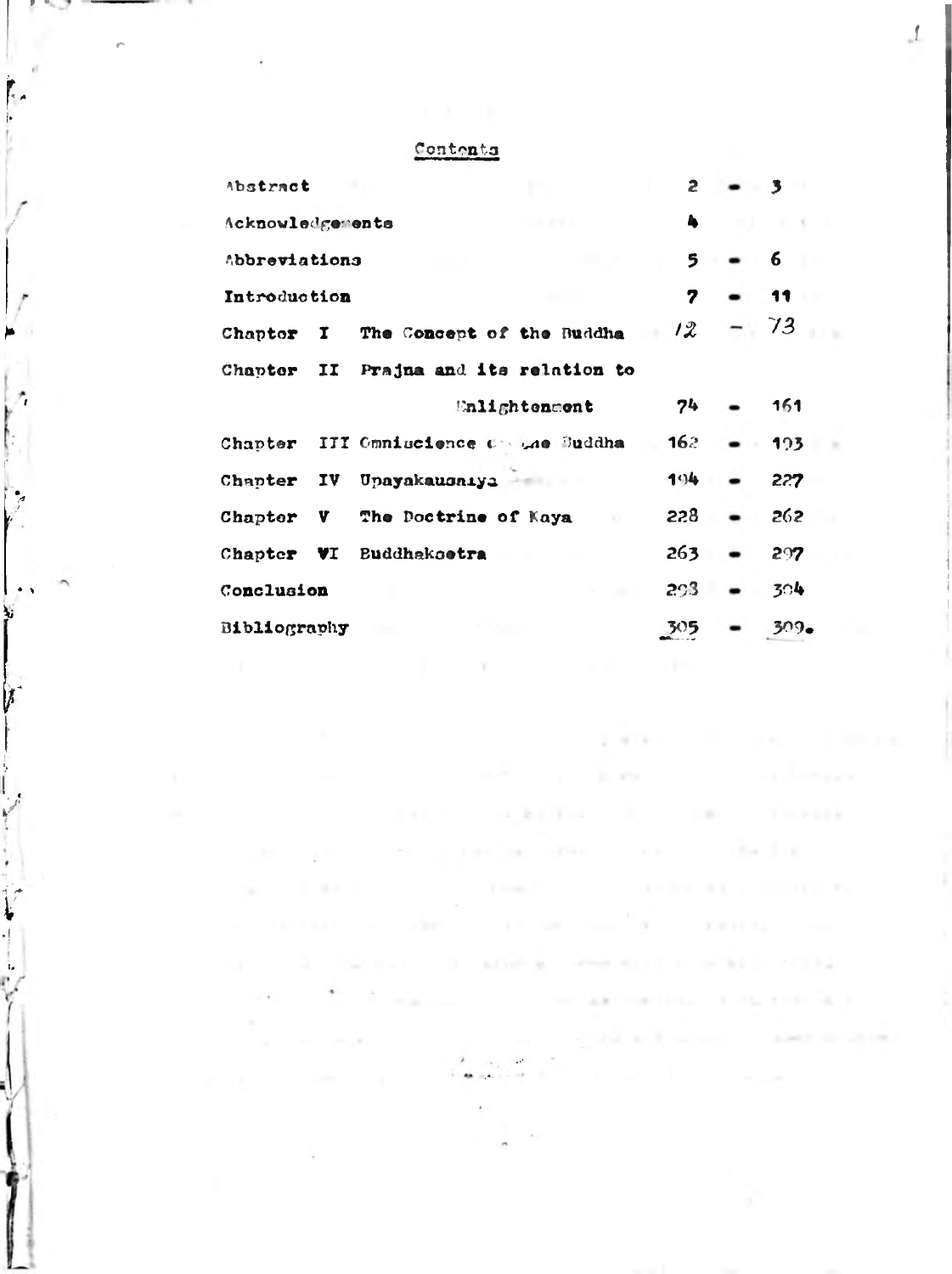#### **Thatract**

 $-1.5$ 

As a general pattern, diversities in religious systems emerge, from the carliest times, around the personality of the founder. This, at least, is true in relation to Buddhism in as much as many of the differences among Buddhists originated about the Euddha, his personality, his mission, his wisdom, his place in the cosmos etc.

To the Buddhists of the Pali Nikayas, the Bud ha was a buman being and a compassionate teacher who encouraged people to Liberation. However, this aimple portrait did not suffice the carly Mahayana Bud hists, and so they made him into supernatural being who appeared in human form for the benefit of human beings. Having achieved this. they developed e whole system of Buddhology which is rich in content and roligious commitment.

The Bud has's wisdow or Prajna, which was the understanding of causality and the Noblo Truths for the early Buddhist, became an elaborate and complex concept in the hands of early Mahayana Buddhists. Frajna, then, was explained in relation to the Understanding of Sunyata. A complete literature is compiled in order to describe and admire this new concept of Prajna. **The** Caniscience of the Buddha is also a theme connected with this. Although the Buddha was not proclaimed as omniscient in the Pali canon, in Mahayana Buddhist literature the claim to his omniscience is clearly stated, but understood in relation to Sunyata.

 $\mathcal{D}$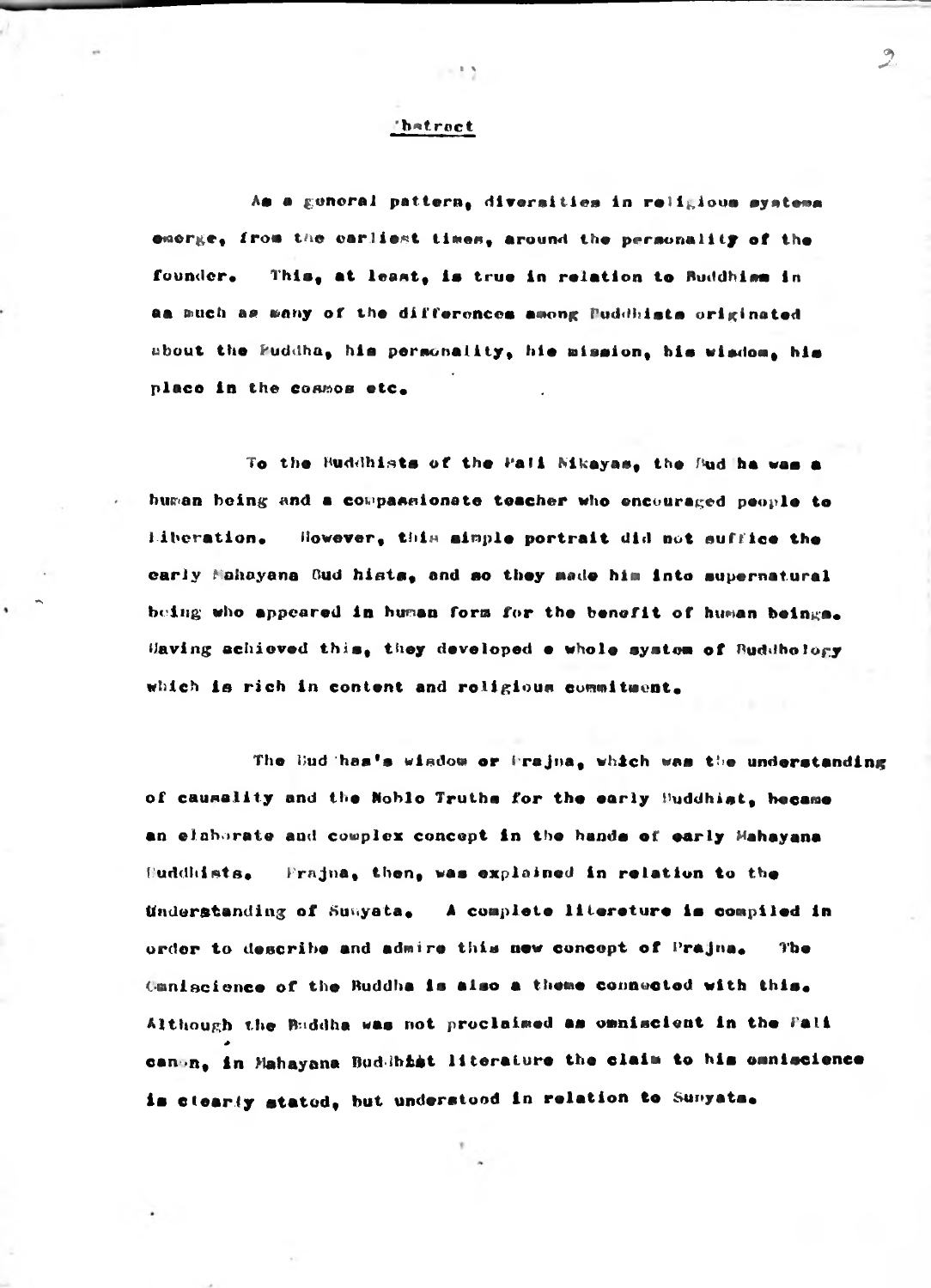Upayakausalya is the axiomatic concept which is used to bring almost all new development into an organic whole. **Tt** explained the worldly existence of the Buddha and his teachings of Spavaka and Pratyeka-Buddhayanaa' in terms of skill in means. The superiority of Bodhisattvayana over Hinayana was thus achieved and the concept of Ekayana was established.

The concept of Rays is another line along which Suddhology developed beyond the Pali canon. In this doctrine, the Dharma or Truth itself was identified with the Buddha. The appearence of the Buddha in time and space was explained as the different **Rayas of the Buddha.** 

In the Controller with

and a strike of contribution and and

the common contribution of the first contribution of the con-

Time, Arthur School and Carl Schools

the contract of the contract of the second state of the contract of the contract of

the control of the company of the second control of the control of the control of the

column and service and the first state and blue and then

med of the family in the company's service for the service family.

and the company's and the Bank and the trans-

Since the Nuddha became a great compassionate super buing. the field in which he was doing his great work was also to be For this concept of the Buddha-field was developed. expanded. The Buddha thus becomes a Super being working for the salvation of innumerable beings.

 $(11)$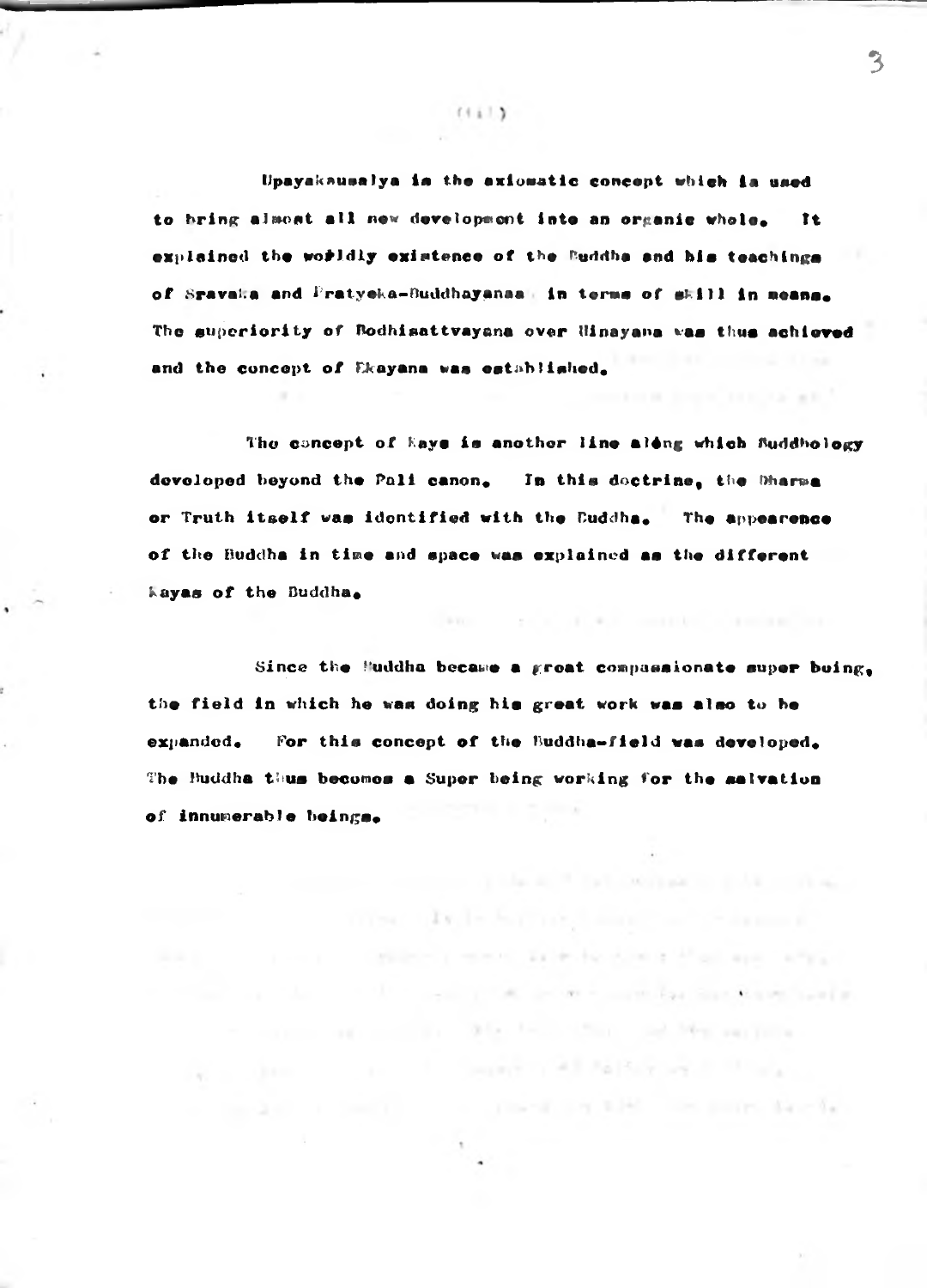#### Acknowledgements

 $1.1 - 3.1$ 

The development of the ideas in this essay eet out here have their origin in a longstanding interest of sine in Buddhelogy. an interest greatly fostered by the opportunity of working in the Oepartment of Buddhism at the University of Sri Lanka (Vidyodaya The research for the dissortation bovever was carried  $Camou$ a). out under the encouragement and much appreciated supervision of Professor Ninian Smart at the University of Lancaster. Thanks also are due to Mr Michael Pye of the Department of Religious Studies at Lancaster both for his encouragement in undertaking this study and his help in various ways.

I would also like to express my sppriciation to Mr Nik Macleod who kindly assisted se by reading the entire manuscript and gave many valuable suggestions to improve the study.  $\mathbf{r}$ should also like to thank Sister Nonique Ronnofoy, Miss Eleanor Nannestad and Mrs Abill, a Sankar who have translated important works on Buddhism from the French for me.

There ere many more friends and collosgues who have been helpful in various ways. It is however impossible to mention them all by name. Nowever I would like to thank them specialy. Finally I should like to thank Miss Helen Moore for her invasuable holp in improving my English while in England and Mrs Deirdre Grant, the secretary of the Department of Religious Studies, whose holp and kindness over the years has been much appreciated.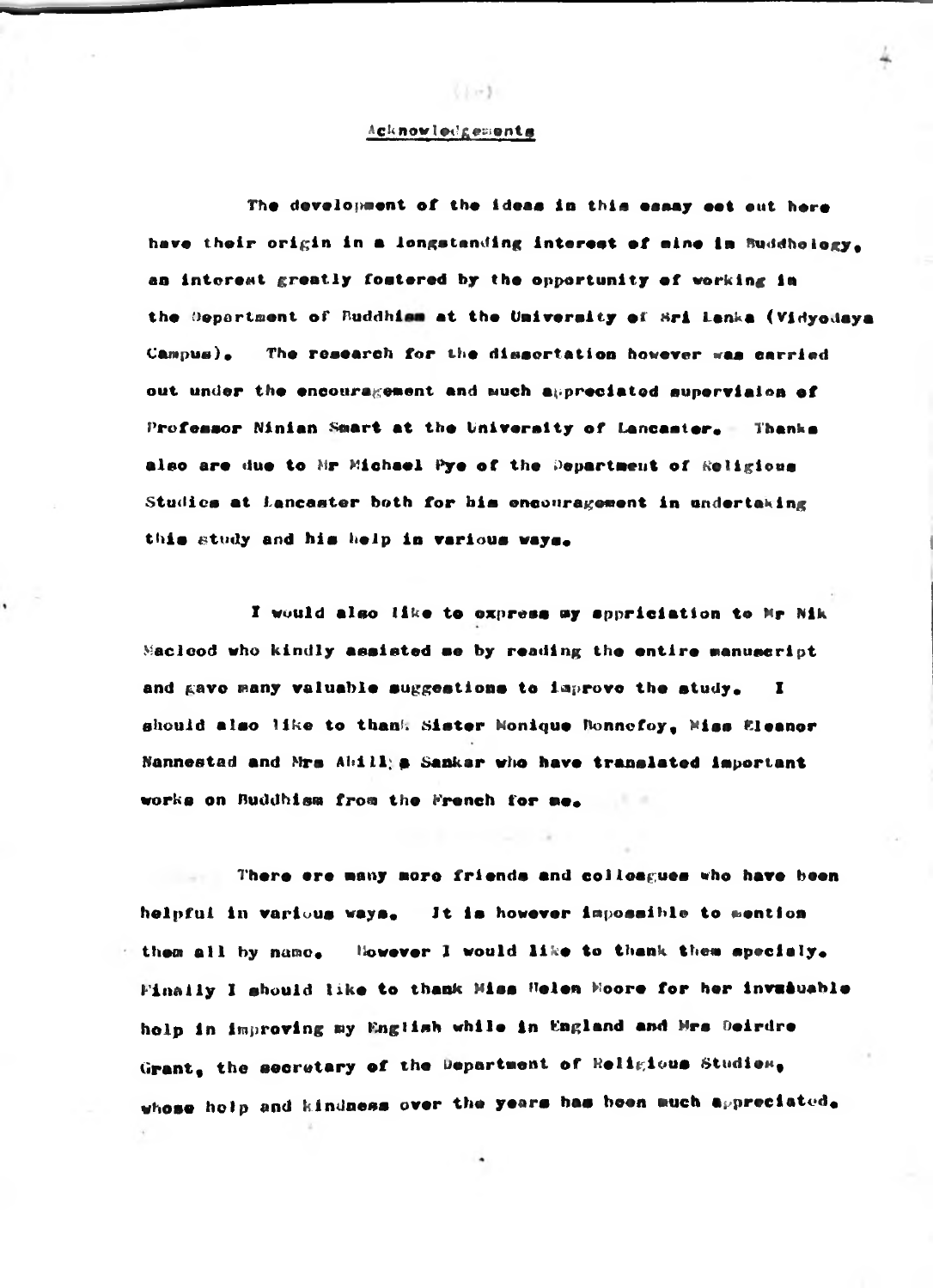**AMirer! at <sup>J</sup> on>**

*ft*

|   | ٨               | Anguttara Nikaya                     |
|---|-----------------|--------------------------------------|
|   | AA              | Anguttara Nikya Atthakatha           |
|   | Asta            | Astusabasrika Prajnaparamita         |
|   | Astadas         | Astadasusahasrika Prujuaparamita     |
|   | Bhoga.gita      | Bhagavat Gita                        |
|   | $Bo - Bu$       | <b>Bodhisattva Bhumi</b>             |
|   | Buddhist Theory | Early Buddhist Theory of Inowledge   |
|   | $D_{\bullet}$   | Digha Nikaya                         |
|   | <b>DA</b>       | Bigha Nikaya Atthakatha              |
|   | Divya           | <b><i><u>Divyavadana</u></i></b>     |
|   | J               | Jataka                               |
| ۰ | TUTS            | Journal of the Pali Text Society     |
|   | К.              | Fathavatthu                          |
|   | Lal             | Lalitavistara                        |
|   | Lonka           | lankavatara Sutra                    |
|   | M.              | Najjhima Nikaya                      |
|   | $P$ <b>A</b>    | Majjhima Nikaya Atthakatha           |
|   | BK.             | Madhyamika Karika                    |
|   | Mand.up         | Mandukya Upanisad                    |
|   | Mahava          | Mahavamaa                            |
|   | Mahva :         | Hahavastu                            |
|   | <b>Milinda</b>  | Milindapanba                         |
|   | <b>NOPS</b>     | Nalanda-Devanagari-Pali-Series       |
|   | Natti           | Nettippakarana                       |
|   | <b>Panca</b>    | Pancavimaatisahasrika Prajuaparamita |
|   |                 |                                      |

**V**

*\*>*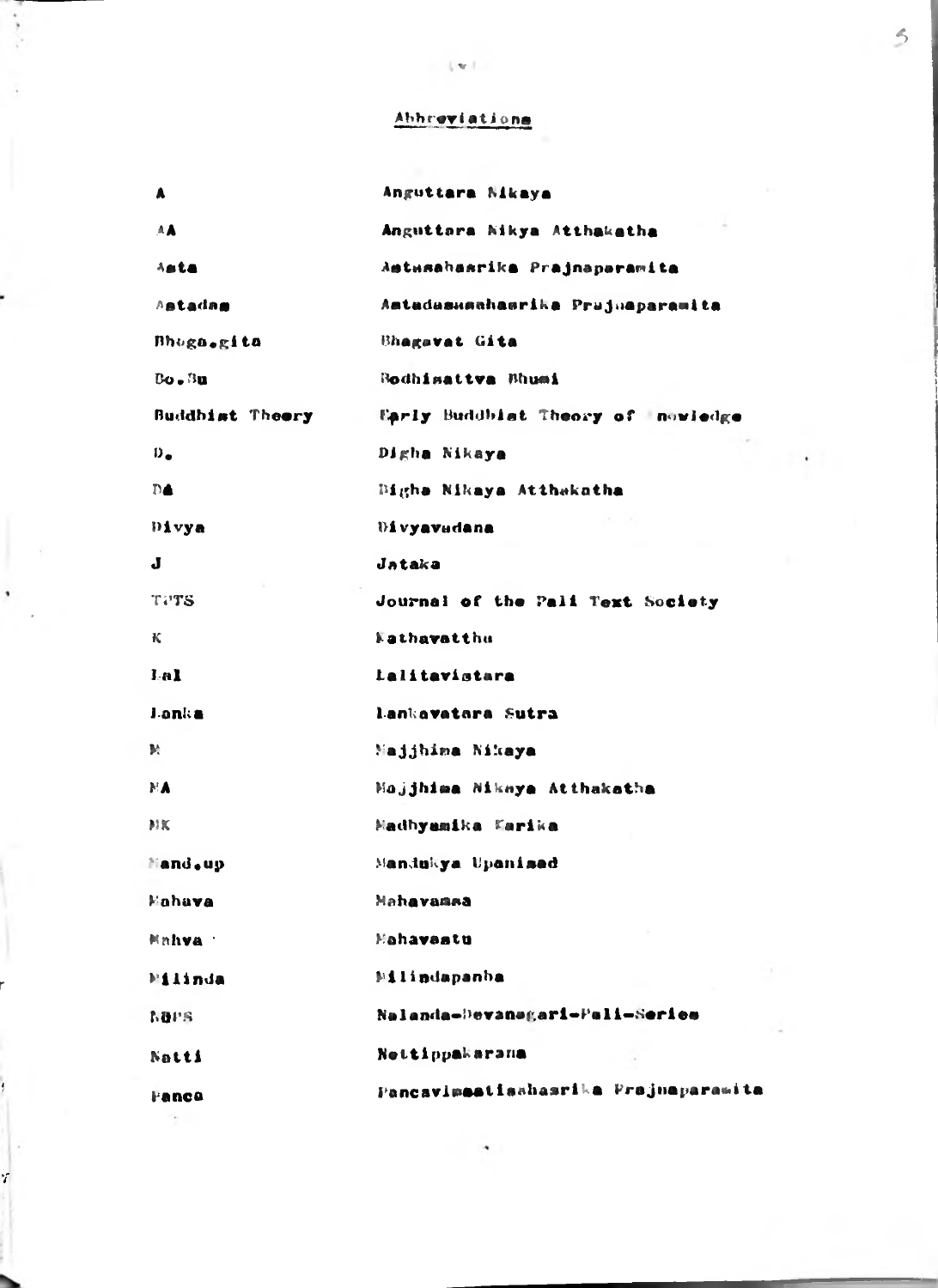| Puggala                | Puggala Pannatti                |  |
|------------------------|---------------------------------|--|
| Pа                     | Patinambhidanagga               |  |
| s                      | Samyutta Nikaya                 |  |
| $S$ ad $_{\bullet}$ pu | Saddhorma Pundarika             |  |
| SEB                    | Sacred Rooks of the Buddhist    |  |
| <b>SHE</b>             | Sacred Books of the East        |  |
| <b>SHB</b>             | Simon Newavitarne Bequest       |  |
| $\mathbb{Z}$ n         | Sutta Mipata                    |  |
| Sutro                  | Kohayana Sutralankara           |  |
| Thera                  | Theragata                       |  |
| Vajra                  | Vajracchedika Prajnaparawita    |  |
| Vij.Ma.Tri             | Vijnaptimatrata Sidehi Trimaika |  |
| Vism                   | Visuddhioagga                   |  |

and the model schedule of the first the Common interactive interaction of

the applicable to the first proplement when it includes the control of the property

part of the countries of the second consideration of the second consideration of the second consideration of the second consideration of the second consideration of the second consideration of the second consideration of t

 $\label{eq:1.1} \alpha(\mathbf{x},\mathbf{u}) = \mathbf{1} + \mathbf{1} \mathbf{x} + \mathbf{1} \mathbf{u} + \mathbf{1} \mathbf{u} + \mathbf{1} \mathbf{u} + \mathbf{1} \mathbf{u} + \mathbf{1} \mathbf{u} + \mathbf{1} \mathbf{u} + \mathbf{1} \mathbf{u} + \mathbf{1} \mathbf{u} + \mathbf{1} \mathbf{u} + \mathbf{1} \mathbf{u} + \mathbf{1} \mathbf{u} + \mathbf{1} \mathbf{u} + \mathbf{1} \mathbf{u} + \mathbf{1} \mathbf$ 

The property of the community with the party and the co-

the company of articles at what there is a more part-

2. 2. Analysis contract we will be the worker will be less.

the contract of the contract of the second compatible of the contract of the

the company of the company of the state of the state of the state and the part of the

the contract that has been accepted that the contraction of the

 $\overline{\phantom{a}}$ 

an abraham month with the end of the

the contract of the contract of the contract of

species and analysis. The expendition is a p

 $\left\{ \left\vert \psi _{i}\right\rangle \right\}$ 

6

na ak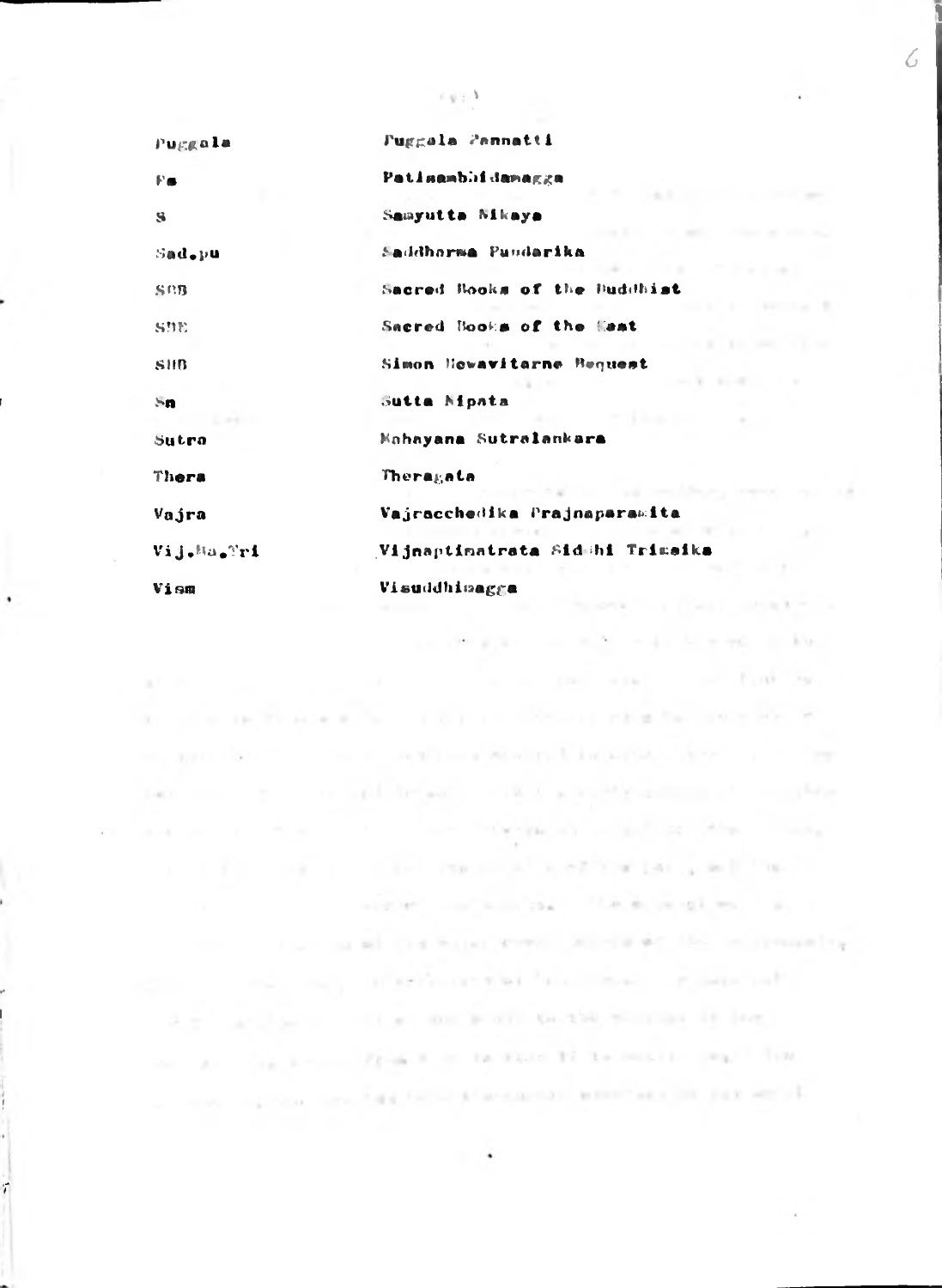#### Introduction

Buddhological study is important for an understanding of the gradual development of Buddhism within its various socts. Of the two main traditions on Buddhim, Sthaviravad (Minayana) and Mahayana, the latter played a very important part throughout the conturies in analysing the doctrine of the Buddha in so many ways, while the former claimed that, as the earliest sect, it al-pe was the protector of the real words of the Buddhas

In their analysis of concepts of the Buddha, Mahayanists explained the Buddha as the one important universal character. who from time to time emerges in the world to bring understanding to manuind. This appearance is the greatest incident which con happen in the world. Smergence of the Buddha in the world is connected with the concept of the Hodhisattva. A Bodhimattva strivos to become a Buddha for innumerable ages before finally We have studied in detail the difference achieving Buddhahood. between the Buddha and Arhant, In the early period of Buddhism there was not much difference between an Arhant and the Buddha, except that the Bud ha was the founder of the path, and the Arhant was the follower of the Buddha, The concept of the Hodhigattva was one of the major developments of the Mahayanists, togother with the popularisation of Buddhism. to have not devoted a apecial part of our study to the concept of the Bodhisattva, though from time to time it is montioned. The Bodhisattva concept has been thoroughly examined by Har Dayal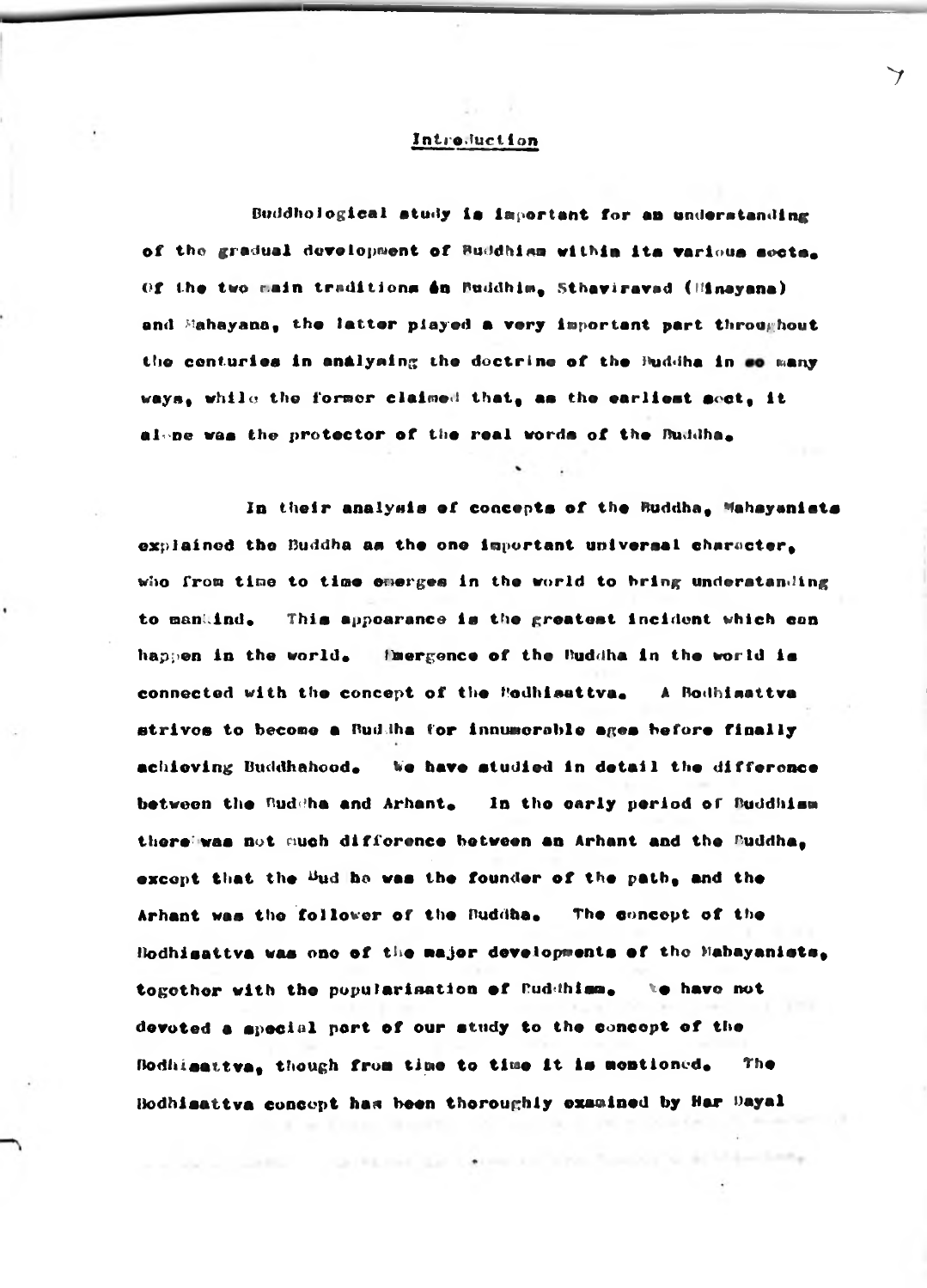in his study: 'The Bodhisattva Boetrine In Buddhist Sans rit Literature'.

In the first chapter of this study an attempt has been mado to identify clearly the different categories involved in the concept of the Buddha, a process necessary to the understanding of the devolopment of the concept of the Euddha, Budsha, Pratyeka-Buddha and Sravaka are the main categories of the concept of the Budsha.

In the second chapter an analysis of Mnowledge(jaana) and insight (prajua) is conducted in order to clarify the difference between the anowledge of the Buddha and that of the Arhant. Following the analysis of knowledge given in the Nikayas, the Arhant and the Buddha bave three types of knowledge: Pubbenivasanussati (recollection of provious existence), Dibbacatbhu (divine-cyc) and Asavakkhaya (destruction of defiling impulses). Through ut the Pali Tripitaks we con find the developsent of conceptions of some napects of the knowledge of the Buddha, corresponding to the greater elaboration of what is involved in the state of the Buddha. In this chpater a further attempt is made to study the knowledge related to the spiritual path. Details given in this chapter rely upon the Abhidharmakosa, the only text we can trace about the Sarvastivada explanation.

In the third chapter we attempt to elucidate the concept of caniscience, the later ad ition to the Buddha's attributes.

Firmly.

C,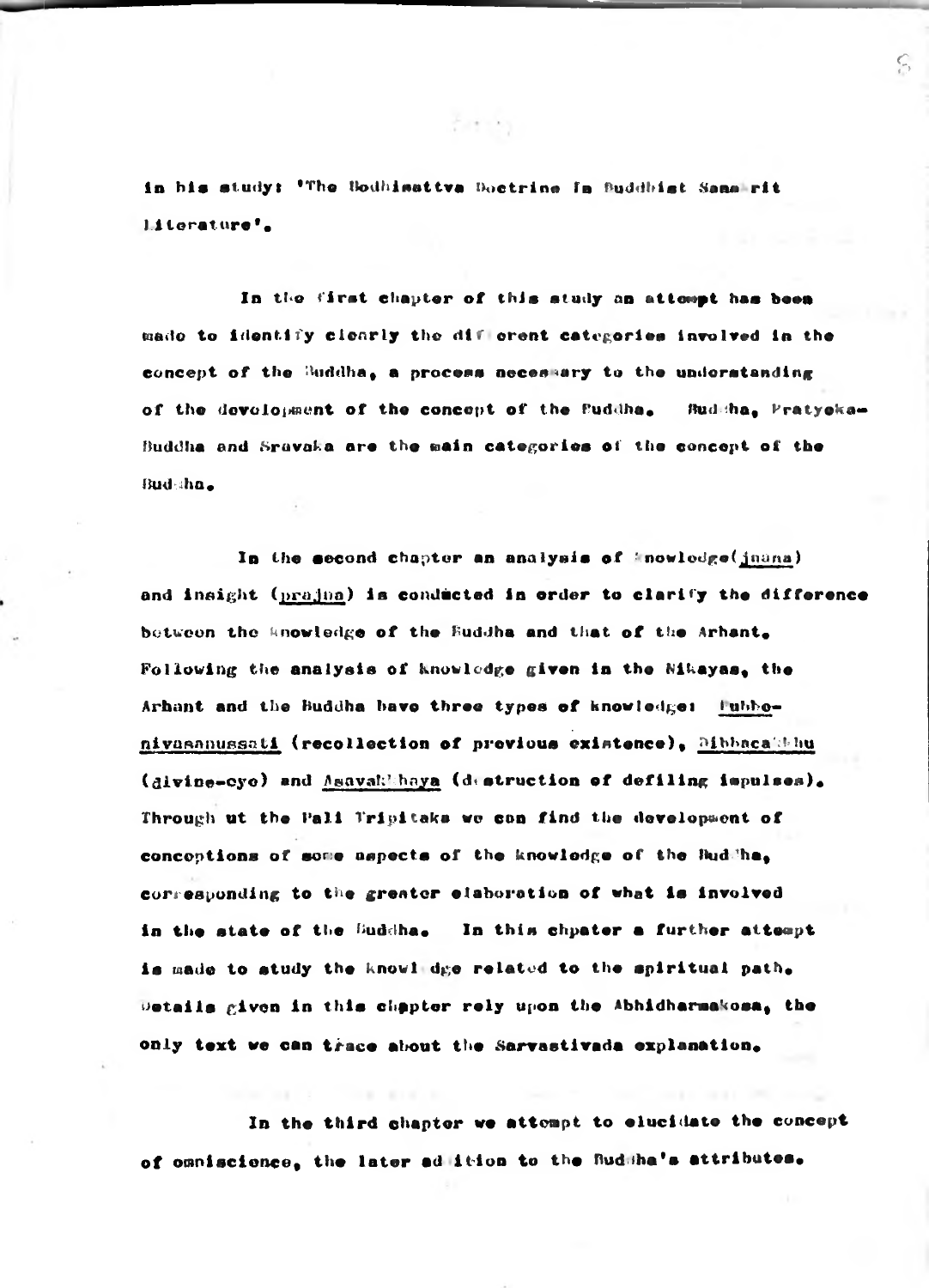We have examined in detail the various ways the Patisambhidamegga trica to explain omniscience, and attompted a possible explanation of the concept of emmiscience, according to the Mikayan,  $AB$ attempt is also mode to combine this explanation with the Patisambhida-The concept of emniscience is studied in the early **WAEEA.** Mahayana context, and connection sought with the Sunyata theory.

In the fourth chapter the skills of the Duddha are He used the skills to teach the doctrine to sankind, This examinod. UpayaMausalya concept is important to an understanding of the benefits the Buddha brought to the world. As his doctrine is difficult to understand, Buddha uses skill to make these difficult matters comprehensible to ordinary men. However, in order to achieve Buddhahood the Rodhisattva also needs skilla 2 without skills the Bodhisattva could never realise Nirvana, Accerding to the early Mahayana texts, Prajna and Upayakausalya are impertant to the achievement of Buddhahood. Therefore in later time Upagakausalya came to be regarded as a Paramita (perfection).

In the fifth chapter an attent is made to atudy the kaya doctrine in relation to the development of the Budsholody. Throughout different periods of explanation of the Buddha's existence in the world, Buddhahood became an abstract concept. According to the Sad harmapundarika Sutra, Dipankara Buddha and other previous Sud-thas are creations of the one original Buddha.

THE USA LE R. P. LEWIS CO., LANSING, MICH. 49-14039-1-120-2

 $(1 - 3)$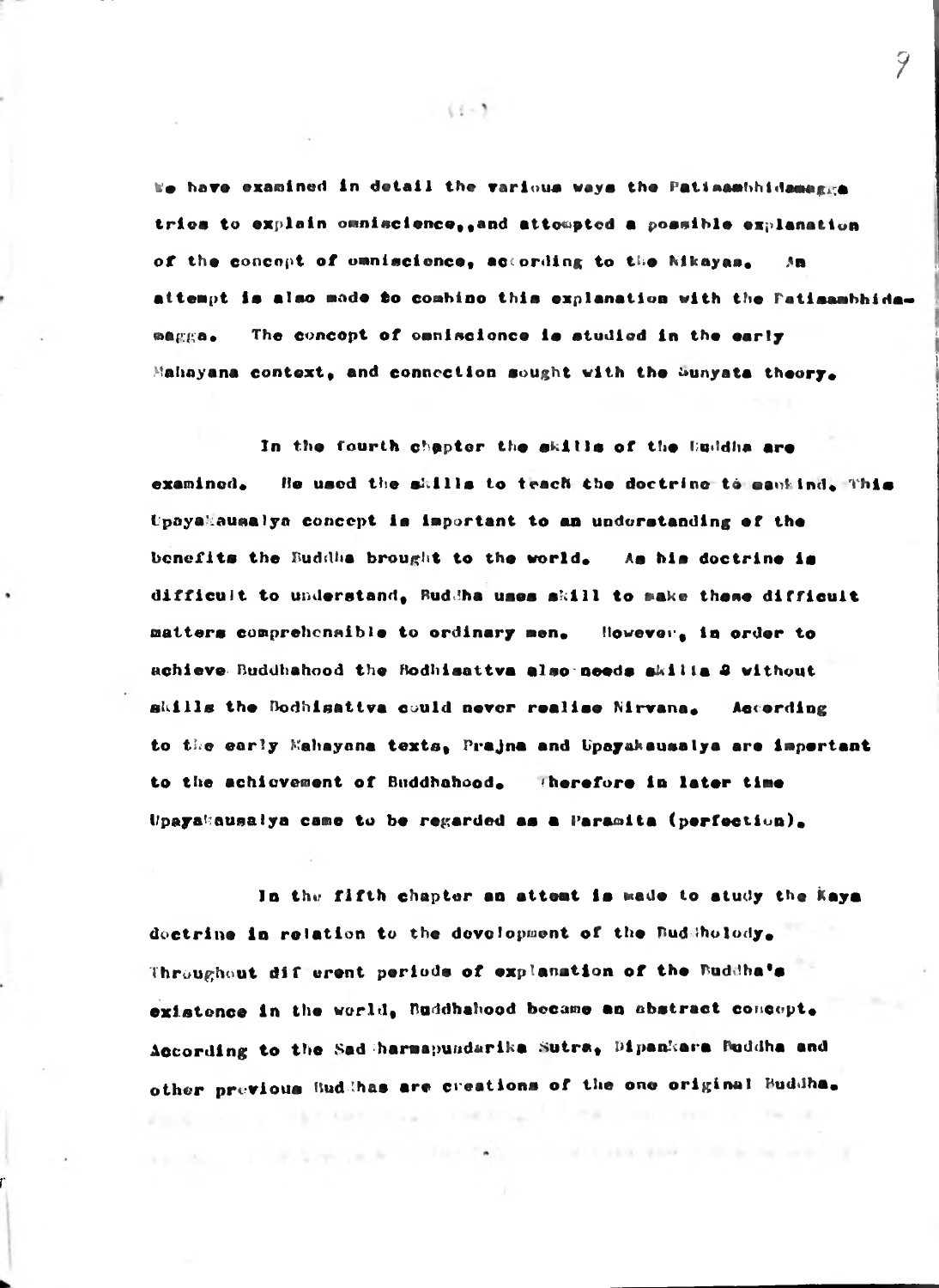The Lankavatara Sutra explains that original Buddha as Dharpata Budiha, and sometimes it is feforeed as Bharmakaya, This is a new development of Buddhology: the uniting of the Buddha and the Bharsa. The question then arisos how the Buddha could appear in the human world. The answer to this question is the Nirmana Buddha form. But for boings who are spiritually developed another Buddha form is mentioned, that of Nisyanda or Vipaka-Buddha, In this chapter a study is made of how these forms of the Buddha are related to each other and to the services performed by the Buddha for the people. and in the case of the first state of the con-

In the sixth chapter, the Bud haksotra concept is analysed in order to understand the power of the Buddha in rejation to the common. This concept of the Buddhakaetra shews the power of the Buddha to purify heings, and thus that the Buddha is the person who is responsible for the beings in the world.

#### Teclmical Semarks:-

A few remarks of technical nature will, I think, help the reader to follow the ideas in the dissertation more closely. First, in translating Fali and Sanskrit passages into Engliah, I have used several translations - The Pali Text Society trnaslations. Conze's translations of the Prajnaparamita, Stauki's translation of Lankavatara, and others - making alterations of my own where I have consider it helpful. Second, I have used Sanskrit terms throughout my thesis with English equivalents and tried to supply

 $(4)$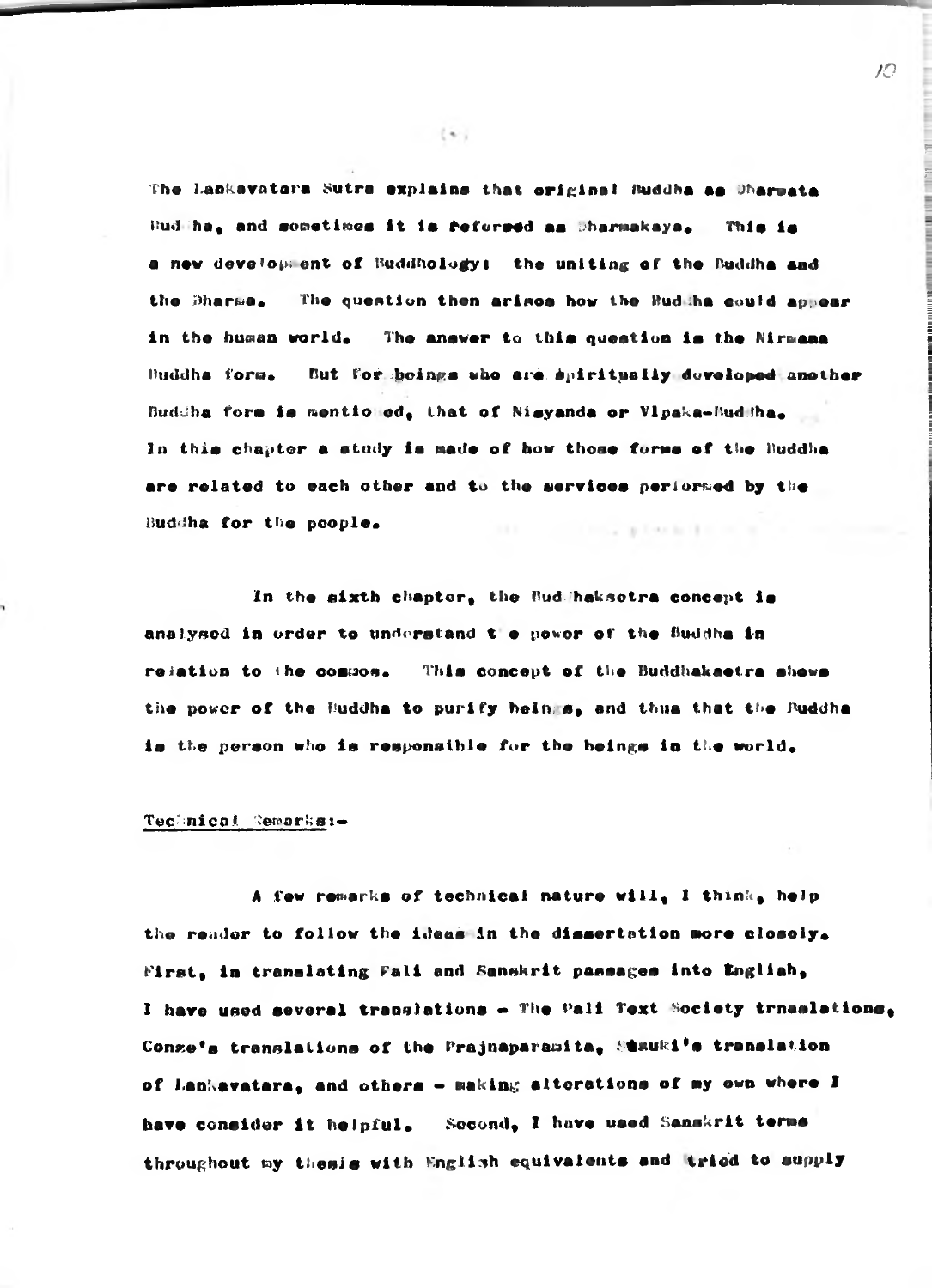Pali conivalents as well, when necessary. While I have used Sangkrit torms I have nevertheless converted them into Pali equivalents when referring to the Pali textx. In the case of cortain foreign terms that are used repeatedly in certain chapters I have refrained from the usual emphasising. Third, my use of L.de La Vollee Poussin's 'L'Abhidharmakosa De Vasubandhu' ie combined with reference to the actual text of Abbidharmakona as well. (In meat of the places references made are to the Sanskrit toxt), Fouth, in using the secondary sources I have abriviated the titles of the books dotalis of which are given in the Bibliography.

the state of the product of the state of the state of

the method of the context context funds from farming

in the contract of a state of the state of the contract of the contract

pure a los classicado resultan a a la construcción

. Paul Carlin, market and announce being on the book of the book

 $\mathcal{F}(\mathcal{F}_n)$  .

a constitution of the planned of

as a selection of the County of the contract of the manufacturization of

the common the form many way to an expectation

 $1.991$ 

Ħ